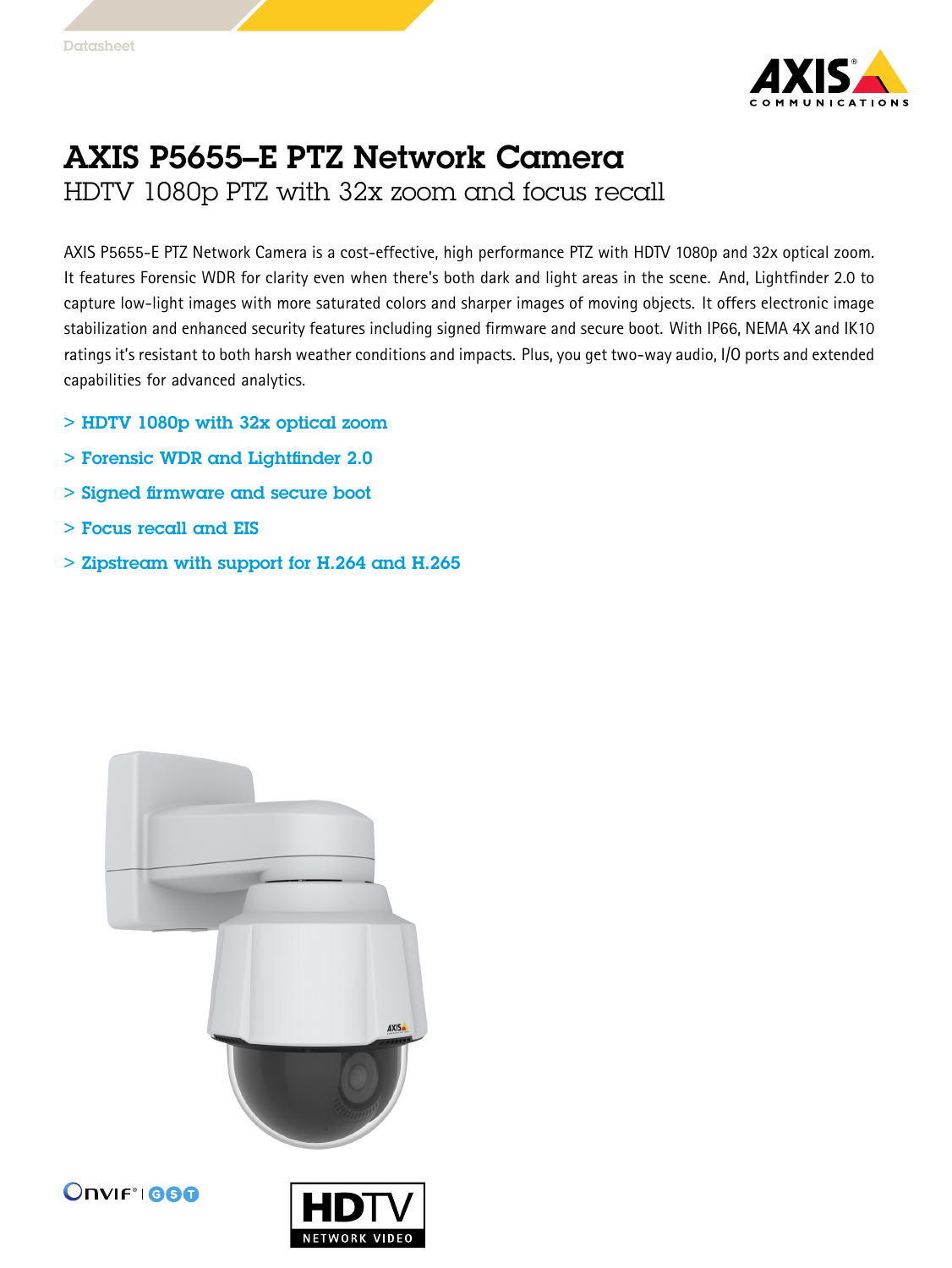## AXIS P5655–E PTZ Network Camera

| Camera                                  |                                                                                                                                                                                                                                                                                                                                                                                                                                     |
|-----------------------------------------|-------------------------------------------------------------------------------------------------------------------------------------------------------------------------------------------------------------------------------------------------------------------------------------------------------------------------------------------------------------------------------------------------------------------------------------|
| lmage sensor                            | 1/2.8" progressive scan RGB CMOS                                                                                                                                                                                                                                                                                                                                                                                                    |
| Lens                                    | Varifocal, 4.3-137.6 mm, F1.4 - 4.0<br>Horizontal field of view: 58.3° - 2.4°<br>Vertical field of view: 35.5°- 1.4°<br>Including EIS, barrel and pincushion distortion correction<br>Autofocus and auto-iris                                                                                                                                                                                                                       |
| Day and night                           | Automatically removable infrared-cut filter                                                                                                                                                                                                                                                                                                                                                                                         |
| Minimum<br>illumination                 | Color: 0.1 lux at 30 IRE F1.4<br>B/W: 0.01 lux at 30 IRE F1.4                                                                                                                                                                                                                                                                                                                                                                       |
| Shutter speed                           | 1/66500 s to 2 s                                                                                                                                                                                                                                                                                                                                                                                                                    |
| Pan/Tilt/Zoom                           | Pan: 360° endless, 0.1°- 350°/s<br>Tilt: 180°, 0.1°-350°/s<br>Zoom: 32x optical, 12x digital, Total 384x zoom<br>256 preset positions, nadir flip, limited guard tour, control queue,<br>on-screen directional indicator, set new pan 0°, focus window,<br>focus recall                                                                                                                                                             |
| System on chip (SoC)                    |                                                                                                                                                                                                                                                                                                                                                                                                                                     |
| Model                                   | ARTPEC-7                                                                                                                                                                                                                                                                                                                                                                                                                            |
| Memory                                  | 1024 MB RAM, 512 MB Flash                                                                                                                                                                                                                                                                                                                                                                                                           |
| Compute<br>capabilities                 | Machine learning processing unit (MLPU)                                                                                                                                                                                                                                                                                                                                                                                             |
| Video                                   |                                                                                                                                                                                                                                                                                                                                                                                                                                     |
| Video<br>compression                    | H.264 (MPEG-4 Part 10/AVC) Baseline, Main and High Profiles<br>H.265 (MPEG-H Part 2/HEVC) Main Profile<br><b>Motion JPEG</b>                                                                                                                                                                                                                                                                                                        |
| Resolution                              | 1920x1080 HDTV 1080p to 320x180                                                                                                                                                                                                                                                                                                                                                                                                     |
| Frame rate                              | Up to $60/50$ fps $(60/50$ Hz) in all resolutions                                                                                                                                                                                                                                                                                                                                                                                   |
| Video streaming                         | Multiple, individually configurable streams in H.264, H.265 and<br>Motion JPEG<br>Controllable frame rate and bandwidth<br>Axis Zipstream technology in H.264 and H.265<br>VBR/ABR/MBR H.264/H.265                                                                                                                                                                                                                                  |
| lmage settings                          | Compression, saturation, brightness, sharpness, contrast, local<br>contrast, white balance, exposure control, exposure zones,<br>Forensic WDR: Up to 120 dB depending on scene, defogging,<br>day/night shift level, tone mapping, fine tuning of low-light<br>behavior, rotation: 0°, 180°, text and image overlay, image<br>freeze on PTZ, electronic image stabilization, scene profiles, 20<br>individual polygon privacy masks |
| Audio                                   |                                                                                                                                                                                                                                                                                                                                                                                                                                     |
| Audio streaming                         | Two-way, full duplex                                                                                                                                                                                                                                                                                                                                                                                                                |
| Audio encoding                          | 24bit LPCM, AAC-LC 8/16/32/44.1/48 kHz, G.711 PCM 8 kHz,<br>G.726 ADPCM 8 kHz, Opus 8/16/48 kHz<br>Configurable bit rate                                                                                                                                                                                                                                                                                                            |
| Audio<br>input/output                   | External microphone input or line input, line output (Requires<br>Axis 10-pin Push-pull System Connector or Axis Multicable C I/O<br>Audio Power 1 m/5 m, not included), automatic gain control                                                                                                                                                                                                                                     |
| <b>Network</b>                          |                                                                                                                                                                                                                                                                                                                                                                                                                                     |
| Security                                | Password protection, IP address filtering, HTTPS <sup>a</sup> encryption,<br>IEEE 802.1X (EAP-TLS) <sup>a</sup> network access control, digest<br>authentication, user access log, centralized certificate<br>management, brute force delay protection, signed firmware,<br>secure boot                                                                                                                                             |
| Supported<br>protocols                  | IPv4, IPv6 USGv6, ICMPv4/ICMPv6, HTTP, HTTP/2, HTTPS <sup>a</sup> , TLS <sup>a</sup> ,<br>QoS Layer 3 DiffServ, FTP, SFTP, CIFS/SMB, SMTP, mDNS (Bonjour),<br>UPnP®, SNMP v1/v2c/v3 (MIB-II), DNS/DNSv6, DDNS, NTP, RTSP,<br>RTP, SRTP, TCP, UDP, IGMPv1/v2/v3, RTCP, ICMP, DHCPv4/v6, ARP,<br>SOCKS, SSH, NTCIP, LLDP, CDP, MQTT v3.1.1, Syslog, Link-Local<br>address (ZeroConf)                                                  |
| System integration                      |                                                                                                                                                                                                                                                                                                                                                                                                                                     |
| Application<br>Programming<br>Interface | Open API for software integration, including VAPIX <sup>®</sup> and<br>AXIS Camera Application Platform; specifications at axis.com<br>One-click cloud connection<br>ONVIF <sup>®</sup> Profile G, ONVIF® Profile S, and ONVIF® Profile T,<br>specification at onvif.org                                                                                                                                                            |

|                                 | Event conditions Audio: Audio detection<br>Device status: Above operating temperature, Above or below<br>operating temperature, Below operating temperature, Fan<br>failure, IP address removed, Network lost, New IP address,<br>Shock detected, Storage failure, System ready, Within operating<br>temperature, Edge storage, Recording ongoing, Storage<br>disruption<br>I/O: Digital input, Manual trigger, Virtual input<br>MQTT subscribe<br>PTZ: PTZ malfunctioning, PTZ movement: Camera 1, PTZ preset<br>position reached: Camera 1, PTZ ready<br>Scheduled and recurring: Scheduled event<br>Video: Day-night mode, Live stream open |
|---------------------------------|------------------------------------------------------------------------------------------------------------------------------------------------------------------------------------------------------------------------------------------------------------------------------------------------------------------------------------------------------------------------------------------------------------------------------------------------------------------------------------------------------------------------------------------------------------------------------------------------------------------------------------------------|
| <b>Event actions</b>            | Play audio clips, day-night mode, go to preset position, quard<br>tour, I/O, upload of images or video clips via FTP, SFTP, HTTP,<br>HTTPS, network share and email, notification to email, HTTP,<br>HTTPS, TCP and SNMP trap, overlay text, prioritized text, record<br>video to SD card and network share, WDR mode<br>MQTT publish                                                                                                                                                                                                                                                                                                          |
| Data streaming                  | Event data                                                                                                                                                                                                                                                                                                                                                                                                                                                                                                                                                                                                                                     |
| Built-in<br>installation aids   | Pixel counter                                                                                                                                                                                                                                                                                                                                                                                                                                                                                                                                                                                                                                  |
| Analytics                       |                                                                                                                                                                                                                                                                                                                                                                                                                                                                                                                                                                                                                                                |
| <b>AXIS Object</b><br>Analytics | Object classes: humans, vehicles<br>Trigger conditions: line crossing, object in area, time in area <sup>BETA</sup><br>Up to 10 scenarios<br>Metadata visualized with trajectories and color-coded bounding<br>boxes<br>Polygon include/exclude areas<br>Perspective configuration<br><b>ONVIF Motion Alarm event</b>                                                                                                                                                                                                                                                                                                                          |
| <b>Applications</b>             | Included<br><b>AXIS Object Analytics</b><br>AXIS Video Motion Detection, AXIS Motion Guard,<br>AXIS Fence Guard, AXIS Loitering Guard, audio detection,<br>advanced gatekeeper, autotracker 2<br>Support for AXIS Camera Application Platform enabling<br>installation of third-party applications, see axis.com/acap                                                                                                                                                                                                                                                                                                                          |
| General                         |                                                                                                                                                                                                                                                                                                                                                                                                                                                                                                                                                                                                                                                |
| Casing                          | IP66-, NEMA 4X- and IK10-rated<br>Aluminum casing, polycarbonate (PC) dome<br>Color: white NCS S 1002-B, repaintable skin cover<br>For repainting instructions of casing and impact on warranty,<br>contact your Axis partner.                                                                                                                                                                                                                                                                                                                                                                                                                 |
| Sustainability                  | PVC free                                                                                                                                                                                                                                                                                                                                                                                                                                                                                                                                                                                                                                       |
| Power                           | Axis PoE+ midspan 1-port: 100-240 V AC, max 37 W<br>IEEE 802.3at, Type 2 Class 4<br>Camera consumption: typical 10.5 W, max 19 W<br>Multiconnector:<br>20–28 V DC, typical 10 W, max 18 W<br>20–24 V AC, typical 15.5 V A, max 26 V A<br>(PoE+ midspan or power supply not included)                                                                                                                                                                                                                                                                                                                                                           |
| Connectors                      | RJ45 10BASE-T/100BASE-TX PoE<br>RJ45 push-pull connector (IP66) included<br>I/O connector for DC or AC input, 4 configurable alarm<br>Inputs/outputs: mic in/line in, line out (Axis 10-pin push-pull<br>system connector or Axis multicable C I/O audio power 1 m/5<br>m, (not included))                                                                                                                                                                                                                                                                                                                                                     |
| Storage                         | Support for SD/SDHC/SDXC card<br>Support for SD card encryption (AES-XTS-Plain64 256bit)<br>Recording to network-attached storage (NAS)<br>For SD card and NAS recommendations see axis.com                                                                                                                                                                                                                                                                                                                                                                                                                                                    |
| Operating<br>conditions         | -30 °C to 50 °C (-22 °F to 122 °F)<br>Maximum intermittent temperature 55 °C<br>Humidity 10-100% RH (condensing)                                                                                                                                                                                                                                                                                                                                                                                                                                                                                                                               |
| Storage<br>conditions           | -40 °C to 65 °C (-40 °F to 149 °F)<br>Humidity 5-95% RH (non-condensing)                                                                                                                                                                                                                                                                                                                                                                                                                                                                                                                                                                       |
| Approvals                       | EMC<br>EN 55032 Class A, EN 50121-4, IEC 62236-4, EN 61000-3-2,<br>EN 61000-3-3, EN 55024, EN 61000-6-1, EN 61000-6-2,<br>FCC Part 15 Subpart B Class A, ICES-003 Class A, VCCI Class A,<br>RCM AS/NZS CISPR 32 Class A, KC KN32 Class A, KC KN35                                                                                                                                                                                                                                                                                                                                                                                              |